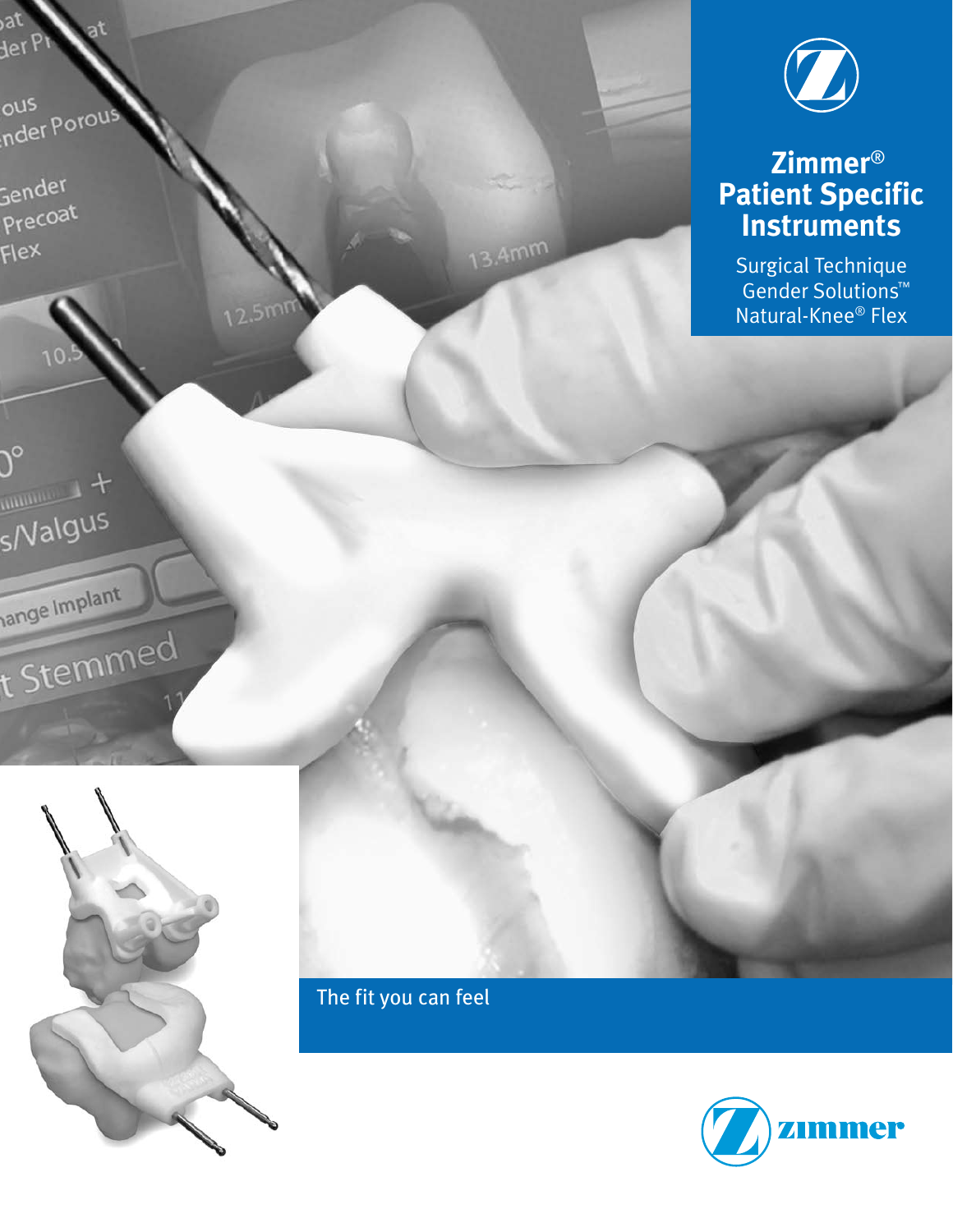#### **Femoral Technique**

# **1 Position Femoral Pin Guide**

Position the Pin Guide on the distal femur.

Do not remove osteophytes from the femur.

Pin Guide will be captured by the anterior ridge of the femur.

Apply posterior pressure to the Pin Guide and verify secure fit.



# **2 Drill and Pin the Anterior Pin Holes**

Verify positioning based on alignment with the epicondylar axis and AP axis reference lines on the Pin Guide.

Drill and pin the medial and lateral pin holes of the Pin Guide using the Universal Disposable Drill and Pin Set (2001-00-000).



#### **3 Pre-drill Distal Peg Holes**

Pre-drill the medial and lateral distal peg holes of the Pin Guide with the *Gender Solutions Natural-Knee* Flex 6mm Drill (00-5970-060-00) to the depth line that is etched on the drill.

Note: Depending on femur size constraints, when drilling the distal lateral hole, the drill can interfere with the anterior lateral pin. If applicable, remove the anterior lateral pin prior to drilling the distal lateral hole. Following this, the anterior lateral pin can be replaced.



# **4 Place Distal Cut Guide and Cut Femur**

Remove the Pin Guide by sliding it off the pins, leaving the anterior pins in the bone.

Check alignment if desired.

Secure the *Natural-Knee* Flex Captured Femoral Distal Saw Guide (00-5413-000- 03), and make the cut.



#### **5 Remove Distal Cut Guide and Secure Femoral Finishing Guide**

Remove the anterior pins.

Locate the pre-drilled peg holes.

Check alignment if desired.

Place the *Natural-Knee* Flex MIS Femoral Finishing Guide in pre-drilled distal holes. Secure the *Natural-Knee* Flex MIS Femoral Finishing Guide and make the cuts.

In the event the pre-drilled distal holes are covered up following the distal cut, clean the area. Alternatively, prior to removing the anterior pins, place the Pin Guide back over the anterior pins and locate the distal pins through the distal holes in the guide.

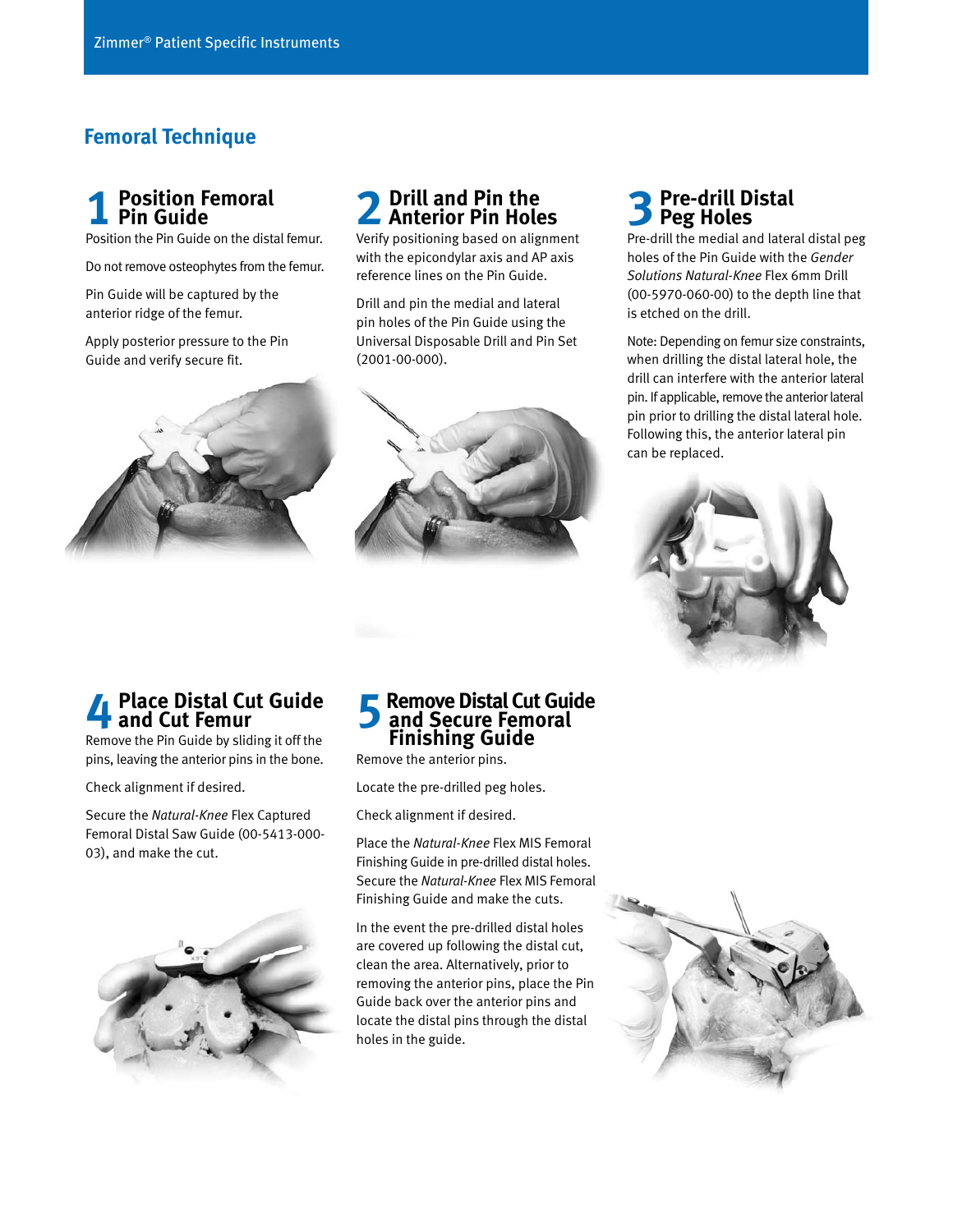#### **Femoral Technique continued**



Following the finishing cuts, proceed with the surgery as suggested in the *Zimmer Gender Solutions Natural-Knee* Flex System Surgical Technique.

When performing the cuts, excessive force (considering the pressure being applied to the guide) on the medial or lateral side of the cut guide could influence the amount of varus/valgus in the cut.

### **Tibial Technique**

#### **1 Position Tibial Pin Guide**

Position the Pin Guide on the tibia.

Do not remove osteophytes from the tibia. Remove any soft tissues (meniscus, etc.) that may prevent proper placement of the Pin Guide.

Ensure the posterior medial hook goes over the posterior ridge of the tibia.



Verify positioning based on alignment with the mechanical axis reference lines on the Pin Guide.

Drill and pin the lateral hole of the Pin Guide.